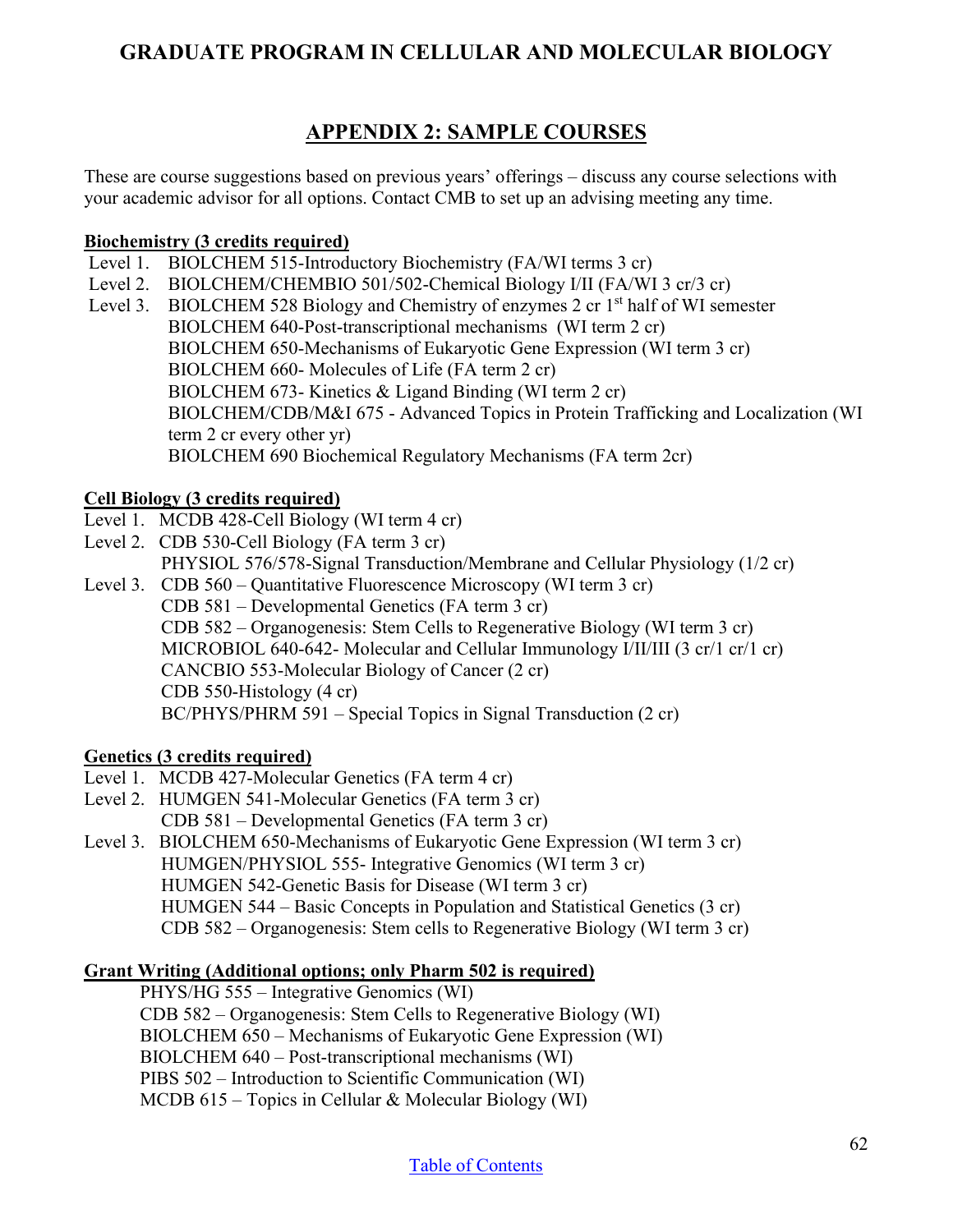# **GRADUATE PROGRAM IN CELLULAR AND MOLECULAR BIOLOGY**

# **APPENDIX 2: SAMPLE COURSES (continued)**

### **Quantitative Training**

CMB students are required to take 2-3 credit hours of coursework that provides quantitative training. This requirement can be met by taking courses, either as electives or CMB core courses, from any one of the 4 areas below, or any other course approved by the CMB Director.

Coursework in statistics/biostatistics is highly recommended for any student without undergraduate statistics. Advanced training in statistics and/or statistical genetics is recommended for students whose research involves human and animal models or large scale datasets (genomic, proteomic, etc.).

#### **Biostatistics/Statistics**

#### *[Biostatistics](https://sph.umich.edu/biostat/courses.php)*

501 – Introduction to Biostatistics (prereq: algebra) (4 cr) Fall

512 – Analyzing Longitudinal & Clustered Data Using Statistical Software (prereq 501, 521 or equiv) (3 cr) Winter

521 – Applied Biostatistics (Fundamental statistics, prereq: calculus) (4 cr) Fall

522 – Biostatistical Analysis for Health-Related Studies (prereq: 521 or 501 w/permission) (3 cr) Winter

601 – Probability and Distribution Theory (prereq: 3 terms of calculus) (4 cr) Fall

602 – Biostatistical Inference (Fundamental theory of inferential statistical procedures, prerq: 601) (4 cr) Winter

646 – High Throughput Molecular Genetic and Epigenetic Data Analysis (prerq: Stat 400, Biostat 521, 522 or permission) (3 cr) Winter

### *Statistics*

400 – Applied Statistical Methods (4 cr)

401 – Applied Statistical Methods II (4 cr)

470 – Introduction to the Design of Experiments (4 cr)

### **Bioinformatics/Computer Science**

*[Computational Medicine and Bioinformatics](https://medicine.umich.edu/dept/computational-medicine-bioinformatics/graduate-program/courses)*

BIOINF 524 – Foundations in BIOINF and Systems Biology (intro to statistics and bioinformatics tools on the web) (3 cr) Winter

BIOINF 527 – Introduction to Bioinformatics and Computational Biology (for students with basic statistics and some programming knowledge who want to go deeper into bioinformatics) (4 cr) Fall

BIOINF/PHYSIOL 520 – Computational Systems Biology in Physiology (3 cr)

BIOINF 528 – Advanced Applications of Bioinformatics (3 cr) Fall

BIOINF 545 – Data Analysis in Molecular Biology (3 cr)

BIOINF 551 – Proteome Informatics (3 cr) Fall every other year

BIOINF 575 – Programming Lab in Bioinformatics (introductory computer programming course for those interested in getting more involved in analysis) (3 cr)

EECS 498 – Introductory Computer Programming (introductory computer programming course for those interested in getting more involved in analysis)

Physiology 519 – Systems Biology (introduces relevant biochemistry and mathematical modeling before delving into systems biology applications)